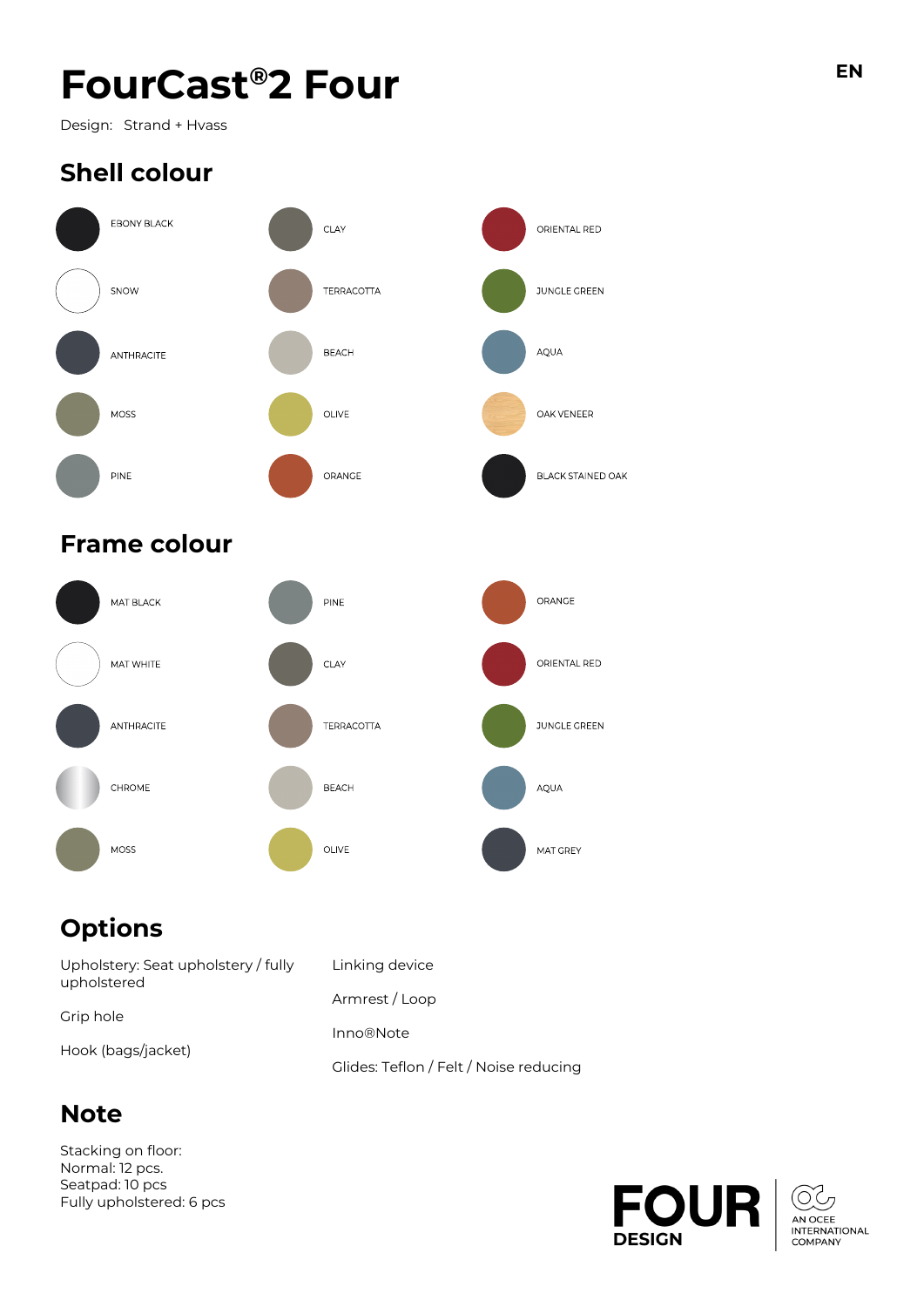# FourCast<sup>®</sup>2 Four **EN**

Design: Strand + Hvass







#### **1 FourCast2 Four 2 FourCast2 Four Armrest**



## **3 FourCast2 Four Loop Armrest 4 FourCast2 Four Wooden Legs**